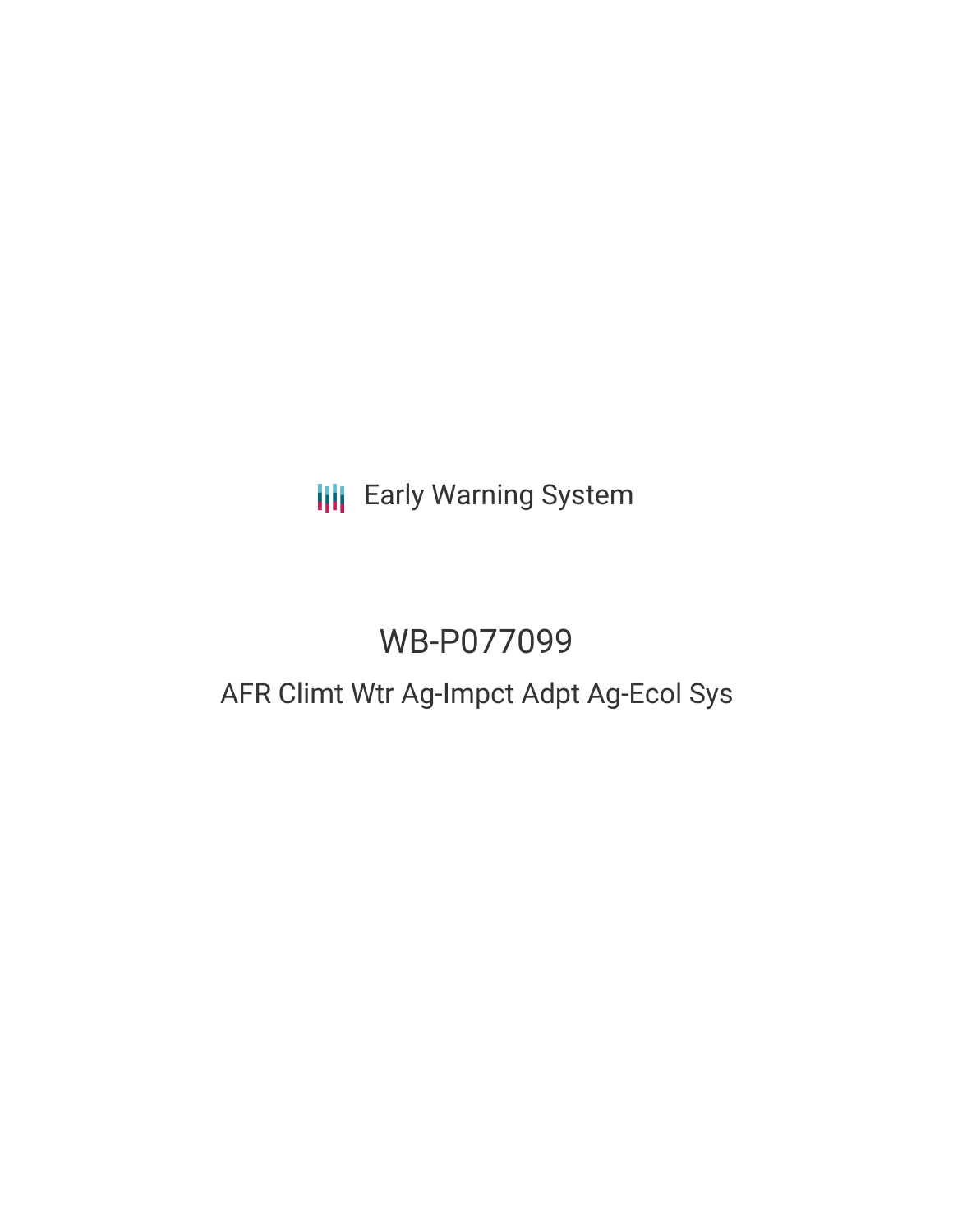

### **Quick Facts**

| <b>Financial Institutions</b>  | World Bank (WB)         |
|--------------------------------|-------------------------|
| <b>Status</b>                  | Proposed                |
| <b>Bank Risk Rating</b>        |                         |
| <b>Sectors</b>                 | Climate and Environment |
| <b>Investment Amount (USD)</b> | \$ 0.70 million         |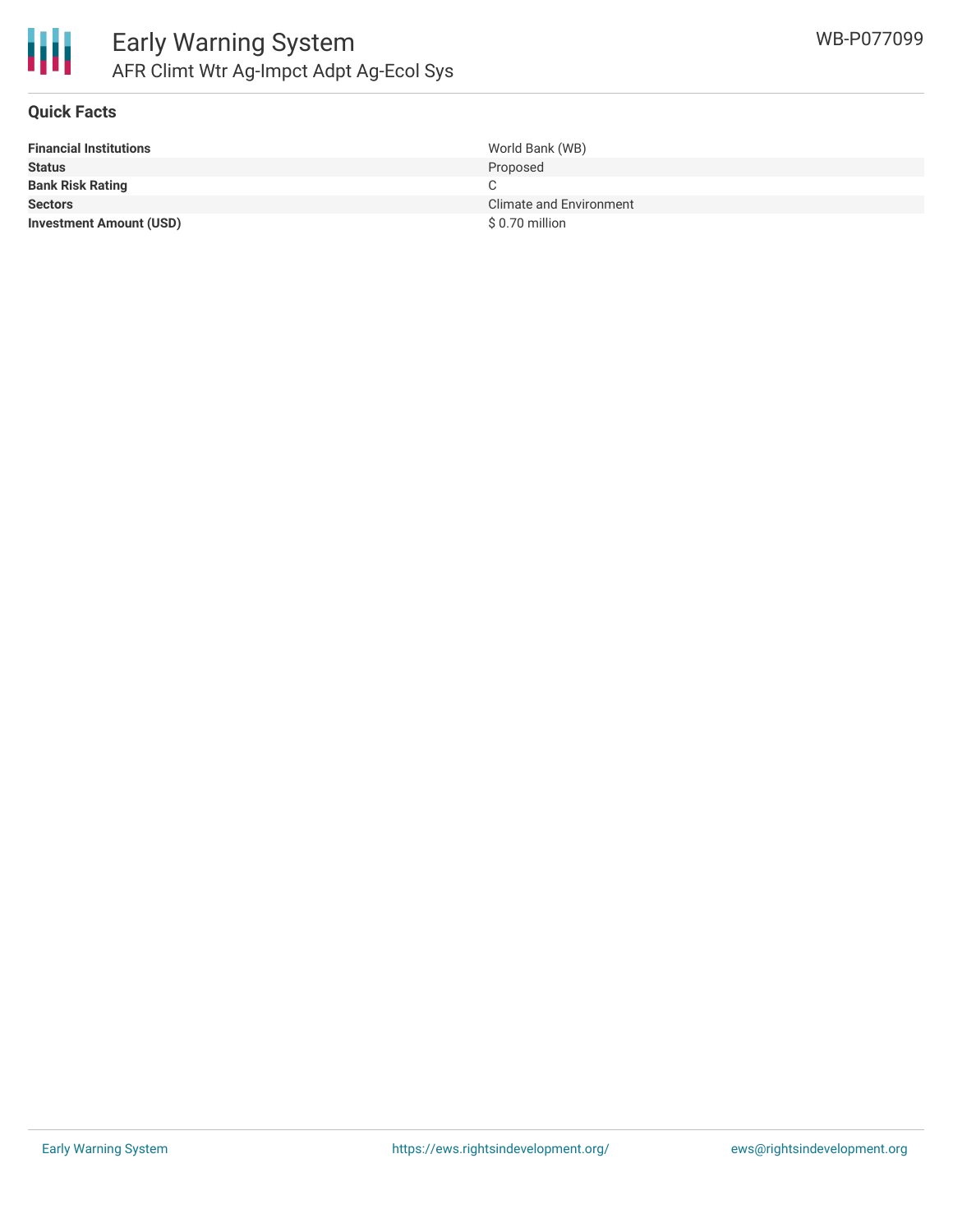

## **Project Description**

No project information available at the time of disclosure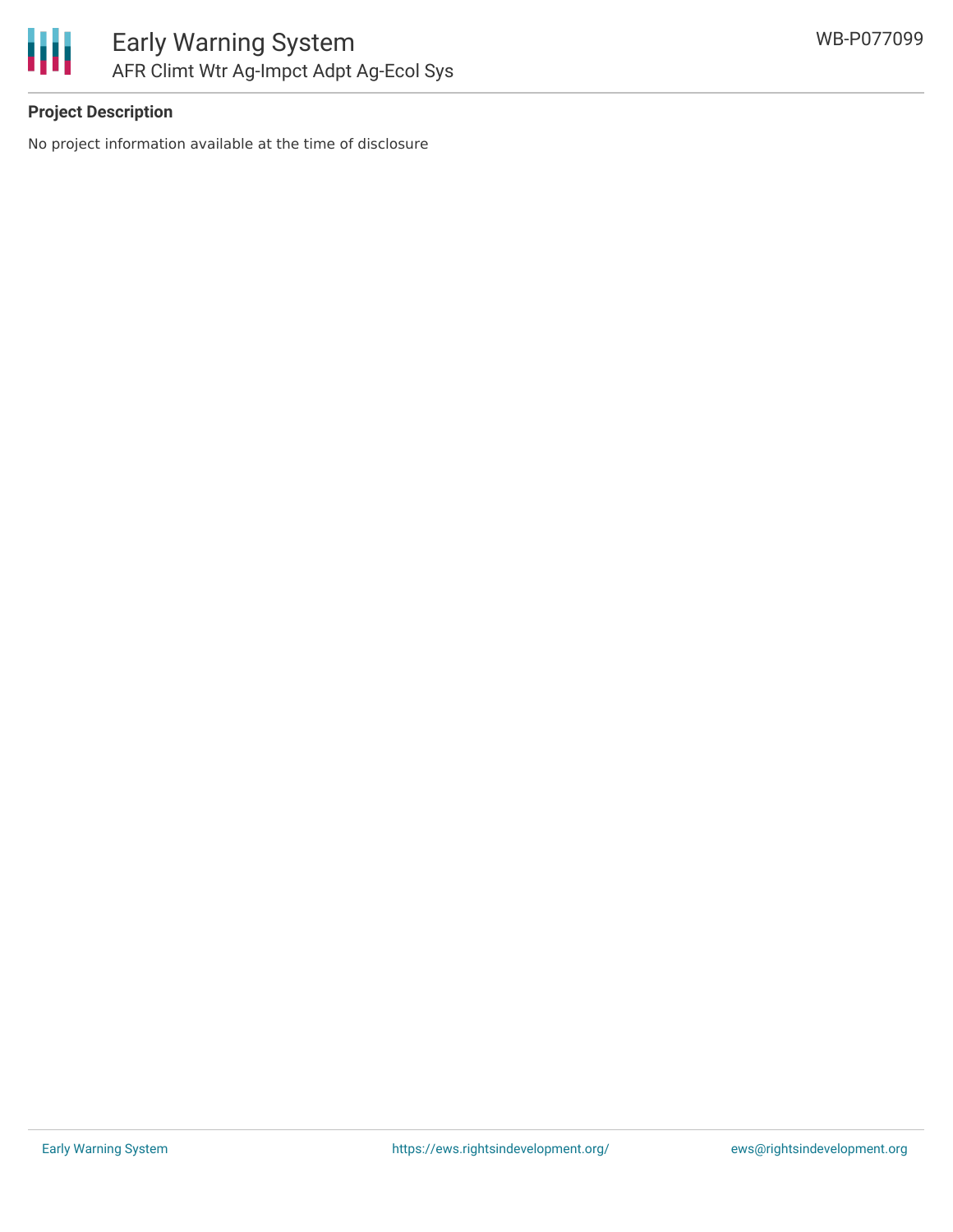

## **Investment Description**

World Bank (WB)